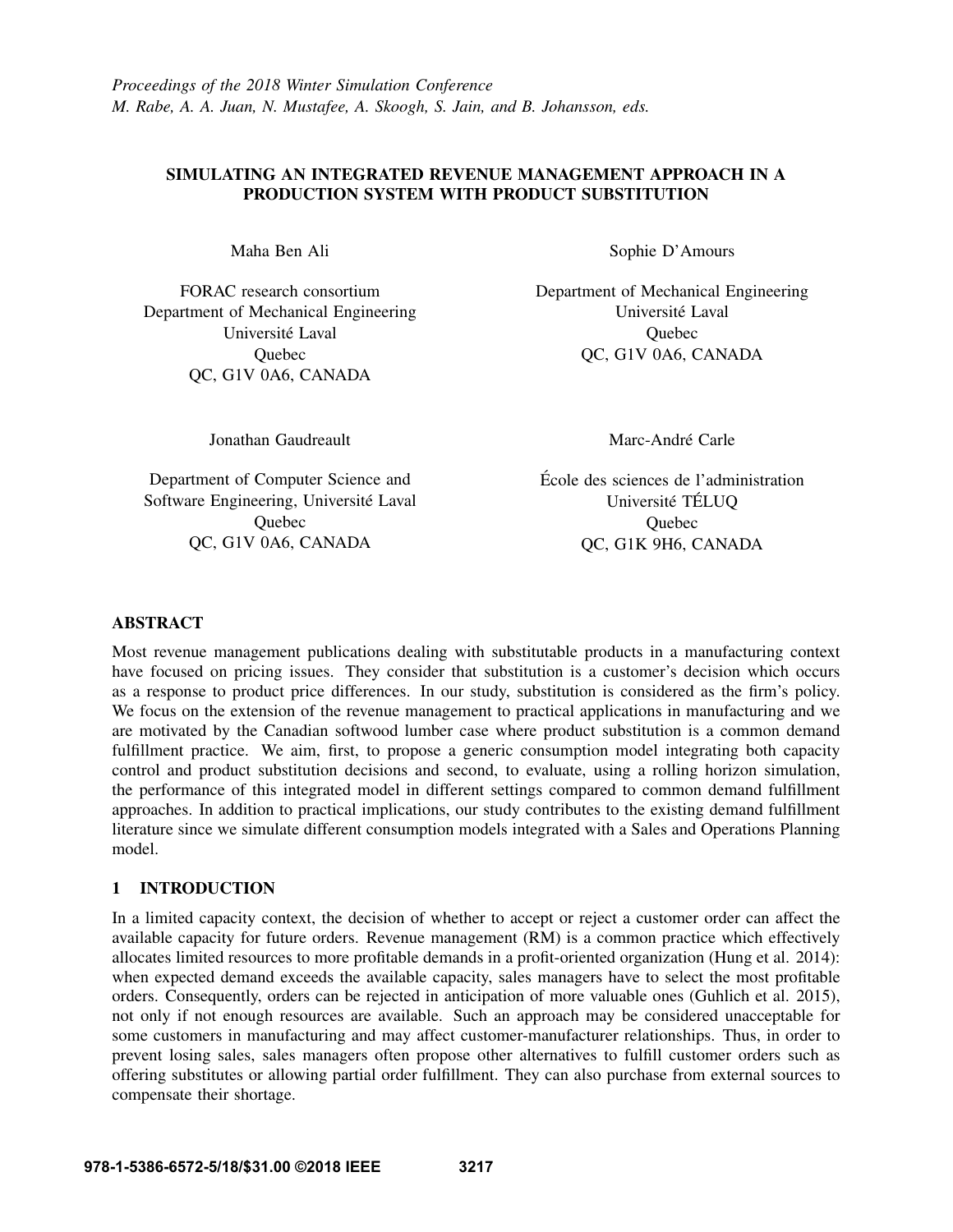This study focuses on the extension of the RM to practical applications in manufacturing. It is motivated by the Canadian softwood lumber case where product substitution is a common demand fulfillment practice, due to the co-production (i.e., from one log, a mix of high-value and low-value products is generated). Canadian dimension lumber is sorted according to grading rules meeting Canadian and US requirements. Higher prices are attributed to higher quality products of the same dimensions. Based on the Canadian softwood lumber case, we consider in this paper, first, that products of the same dimensions can be substitutable only if they belong to successive quality levels, which is called limited cascading. Second, it is assumed that softwood lumber customers always accept higher quality products if these are offered at no extra cost. Thus, we consider only the situation when a higher quality substitute is provided at the original product's price, which is called an upgrade. Upgrading can be particularly beneficial if the selling firm faces stochastic and seasonal demand (Steinhardt and Gönsch 2012). In such a complex context, a simulation system can be used to evaluate the benefits of integrating upgrading and RM concepts.

The paper contributions are i) to develop a generic consumption model integrating both RM and product substitution and ii) to evaluate, by means of simulation, the performance of an approach integrating RM concepts and upgrading in a co-production context, compared to common demand fulfillment approaches. In addition to practical implications, the present study also contributes to the existing demand fulfillment literature since we integrate different consumption models, executed at the real-time level, with a Sales and Operations Planning (S&OP) model. Such tactical model additionally offers a medium-term visibility to make supply and sales decisions. This integrated decision-support system is too complex to be evaluated analytically and has to be studied by means of simulation before implementation. Thus, we use the platform previously developed by Ben Ali et al. (2014) for the softwood lumber industry, integrating S&OP at the tactical level and a consumption model at the operational and execution level, and we conduct a rolling horizon simulation to compare different demand fulfillment approaches in different settings.

This paper is organized as follows: Section 2 provides a brief review of related literature about product substitution and RM in manufacturing contexts. In Section 3, we present the generic consumption model integrating both RM and product substitution and schematize the interactions with the S&OP model. The proposed model can also be adapted to allow partial order fulfillment and purchasing additional quantities. Section 4 describes the softwood lumber case and experiments that will be carried out. The results analysis is presented in Section 5, followed by concluding remarks and future research opportunities in Section 6.

### 2 RELATED LITERATURE

### 2.1 Product Substitution

Product substitution offers flexibility for logistics and production systems. Among the extensive literature on product substitution, Lang (2010) provides an overview in the context of production and inventory management, which aims to unify the conceptual framework and the classification for product substitution models. The author particularly highlights that substitution has been considered in some demand fulfillment publications, such as Chen et al. (2001) and Fleischmann and Meyr (2004). Besides, in a more recent publication, Ervolina et al. (2009) present an allocation model that comprises optimized availabilities of a firm's core products as well as other product alternatives in an assemble-to-order (ATO) manufacturing environment, where end products are configured from standard components. Ervolina et al. (2009) assumed that supply quantities are exogenous inputs to the model. However, in this paper, we use an integrated demand management process that not only determines product allocations at short-term horizon, but also decides the ideal supply mix in terms of maximizing the firm's profit by integrating allocation planning with a Sales and Operations Planning (S&OP).

### 2.2 Product Substitution and Revenue Management

Many publications investigate RM with substitutable products in the service industry (for example, Petrick et al. 2010; Petrick et al. 2012; Steinhardt and Gönsch 2012; Gönsch et al. 2014, as well as the books by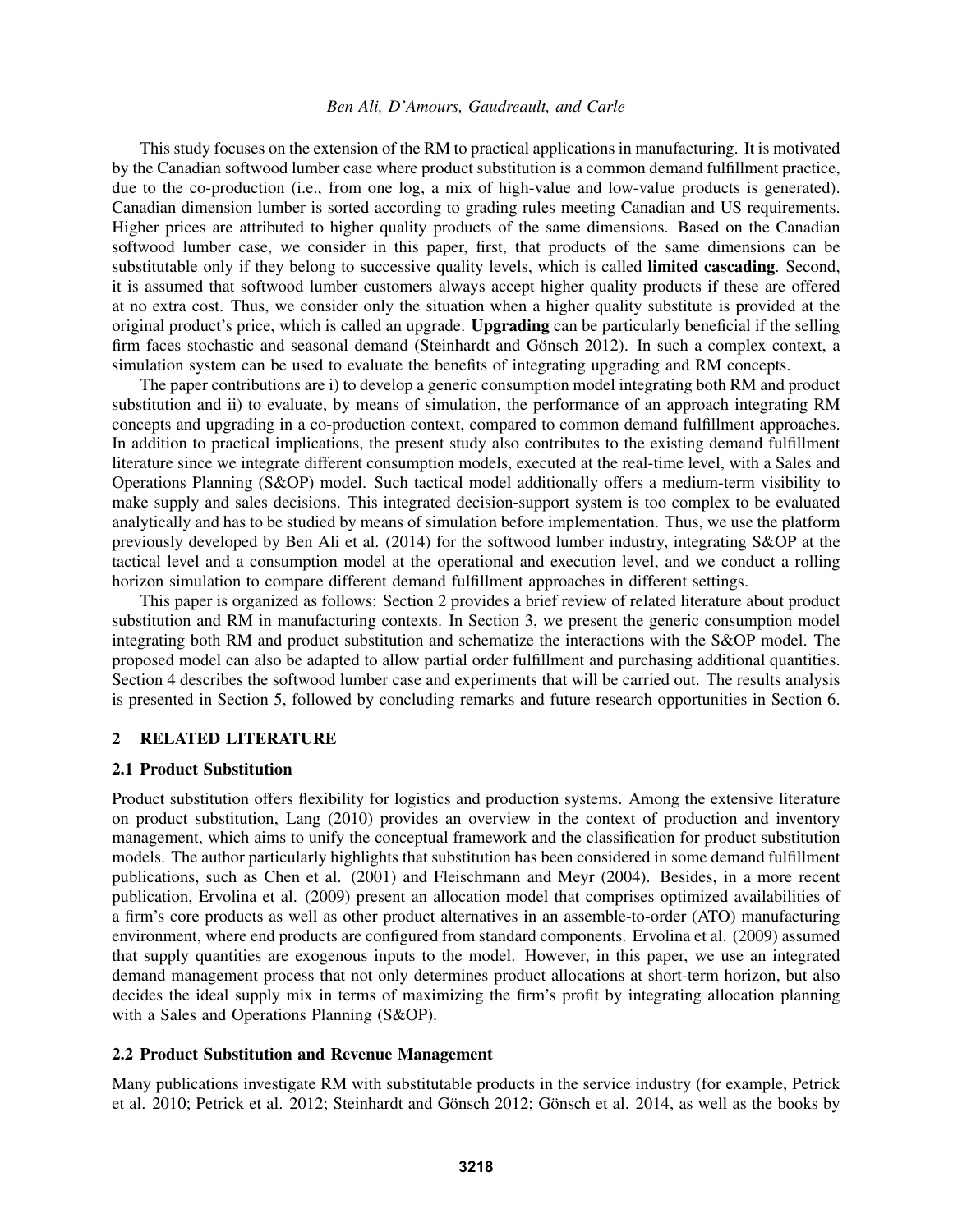Talluri and Van Ryzin 2004 and Phillips 2005). Products for which substitution is possible are often called flexible products in RM (Zatta 2016). Another RM literature stream deals with substitution in manufacturing context (Lang 2010). For instance, in Gurler et al. (2009), Sibdari and Pyke (2010) and Kim and Bell (2011), prices are not given as data, but as decisions variables. These studies consider substitution as a customer's decision which occurs as a response to price differences (i.e., if the price of a product increases, customers may look for less expensive alternatives), while in our paper product substitution is the firm's policy and can affect the available capacity for future orders.

# 3 MATHEMATICAL FORMULATION

In this paper, the S&OP model and the consumption model are formulated as linear programs (LP). Tables 1 and 2 present respectively sets, parameters, and decision variables involved in the consumption model.

| <b>Sets</b>            | <b>Description</b>                                                                              |
|------------------------|-------------------------------------------------------------------------------------------------|
| M                      | Mills $m$                                                                                       |
| P                      | Products $p$                                                                                    |
| $PS^{p'}$              | Products p that can substitute product $p'$ (including $p'$ )                                   |
| G                      | Customer segments $g$                                                                           |
| T                      | Periods $t$ that are part of the short-term horizon                                             |
| D                      | Set of $d = (p', g', t') \in \mathbf{P} \times \mathbf{G} \times \mathbf{T}$ (Demand)           |
| S                      | Set of $s = (p, g, t) \in \mathbf{P} \times \mathbf{G} \times \mathbf{T}$ (Consumption sources) |
| $S^d$                  | Set of $s = (p, g, t) \in S$ considered as sources for a demand d                               |
| $\tilde{\textbf{S}}^d$ | Set of $s = (p, g, t) \in S \backslash S^d$ (Forbidden sources)                                 |

| Table 1: Sets. |
|----------------|
|                |

Table 2: Parameters and decision variables.

| <b>Parameters</b>                                          | <b>Description</b>                                                        |            |
|------------------------------------------------------------|---------------------------------------------------------------------------|------------|
|                                                            | Current period                                                            | Index      |
|                                                            |                                                                           |            |
|                                                            | Selling price of product $p$ to segment $g$ during period $t$             | \$/Qty     |
| $\alpha_{p,g,t}$<br>$c_{m,p,t,t}^{hol}$<br>$c_{m,p}^{pro}$ | Holding cost of product $p$ in mill $m$ from period $t$ to period $t'$    | \$/Qty     |
|                                                            | Production cost of product $p$ in mill $m$                                | \$/Qty     |
| $c_{m,p,g}^{tra}$                                          | Transportation cost of product $p$ from mill $m$ to segment $g$           | \$/Qty     |
| $\beta_{m,s,d}$                                            | Unit profit for selling quantities from mill $m$ , initially set to $s$ , | \$/Qty     |
|                                                            | to demand $d$                                                             |            |
|                                                            |                                                                           |            |
| $q_d$                                                      | Total quantity required by $d$ (Commitments + new order demand)           | Qty        |
| $x_{m,s}$                                                  | Quantity from mill $m$ allocated by the S&OP model to $s$ (Decision       | Qty        |
|                                                            | variables of S&OP model)                                                  |            |
| $y_{m,s,d}$                                                | Quantity from allocation $x_{m,s}$ already consumed                       | Qty        |
| Dec. variables                                             | <b>Description</b>                                                        |            |
| $Y_{m,s,d}$                                                | Quantity consumed from allocation $x_{m,s}$ to fulfill a demand d         | <b>Qty</b> |
|                                                            | not yet transported $(t' \geq j)$                                         |            |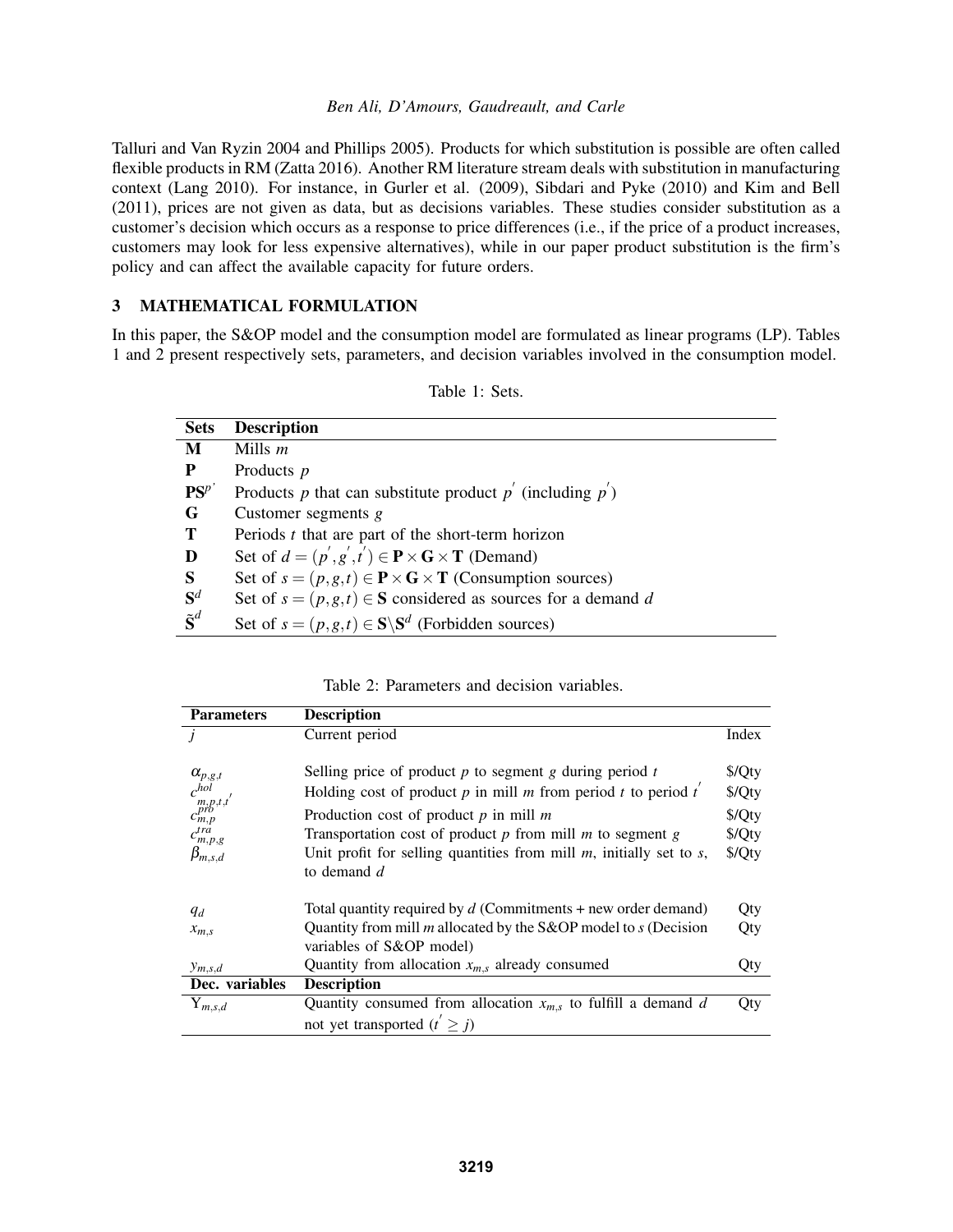#### 3.1 Generic Consumption Model

We formulate a generic consumption model, which can be adapted for different demand fulfillment approaches. This model has to be executed for each received order and is integrated to the S&OP model executed monthly (Figure 1). We consider an assignment problem in which we can fulfill a demand requiring product p' received from customer segment g' for period t' (i.e., a demand  $d = (p', g', t')$ ) from allocations of product *p*. Each allocation is initially set by the S&OP model to fulfill the demand of customer segment *g* for a period *t* (i.e., a source  $s = (p, g, t)$ ). Nested booking limits are commonly used (see, for example, Quante et al. 2009; Azevedo et al. 2016; Ben Ali et al. 2014) in order to control the availability of capacity so that quantities initially allocated to *s* can only be sold to a demand *d* generating the same or better profits. We generalize the consumption model presented by Ben Ali et al. (2014) with nested booking limits, defined by customer segment and delivery period, and we add the product dimension to enable product substitution.



Figure 1: S&OP model and different consumption models.

The goal of our consumption model is to maximize the short-term profit of fulfilling demand requested for periods between the current period *j* and the end of the short-term horizon, which is expressed by Equation (1). This objective function is subject to the following constraints: First, constraints (2) ensure that quantities consumed from the quantity  $x_{m,s}$  available at mill *m* initially allocated to  $s = (p, g, t)$  will not exceed what is available. This includes quantities  $y_{m,s,d}$  consumed by delivered orders that we can no longer change (be reassigned). Second, to guarantee previous commitments and new order fulfillment, constraints (3) are expressed so that order reassignment is allowed: quantities consumed to fulfill a demand *d* have to be equal to the total quantity required by *d*, including the previous commitments and the quantity required by the new order. Otherwise, the new order cannot be fulfilled. Third, constraints (4) force forbidden consumptions to be zero (see Section 3.1.2). Finally, constraints (5) ensure that all variables are non-negative.

$$
Maximize \sum_{m \in \mathbf{M}} \sum_{d \in \mathbf{D}} \sum_{s \in \mathbf{S}^d} \beta_{m,s,d} Y_{m,s,d}
$$
 (1)

Allocation consumption

$$
\sum_{d \in \mathbf{D}} (Y_{m,s,d} + y_{m,s,d}) \le x_{m,s} \qquad \forall m \in \mathbf{M}, \ \forall s \in \mathbf{S} \tag{2}
$$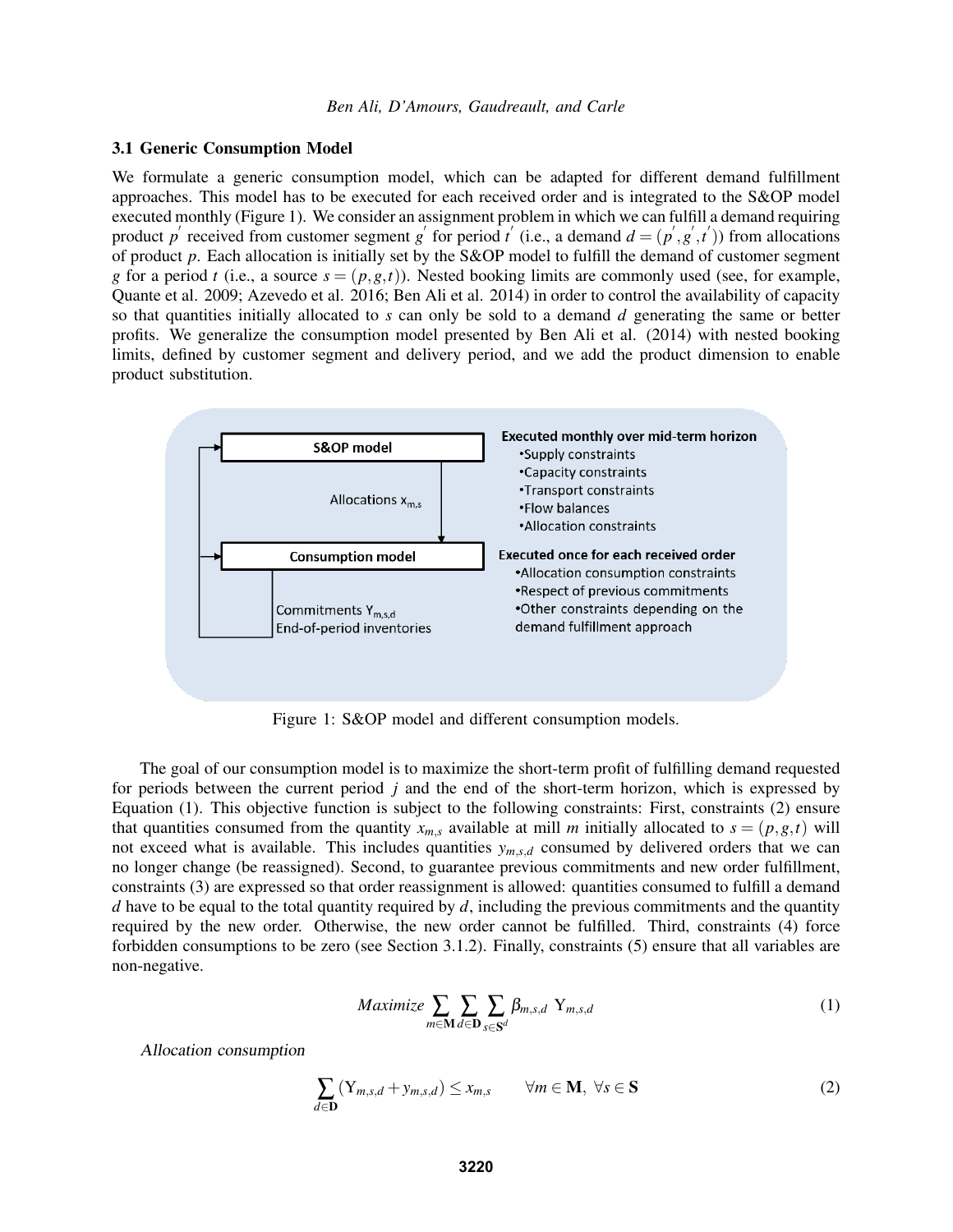Respect of previous commitments and fulfillment of the new order

$$
\sum_{m \in \mathbf{M}} \sum_{s \in \mathbf{S}^d} Y_{m,s,d} = q_d \qquad \forall d \in \mathbf{D}
$$
 (3)

Forbidden consumptions

$$
Y_{m,s,d} = 0 \qquad \forall m \in \mathbf{M}, \ \forall d \in \mathbf{D}, \ \forall s \in \tilde{\mathbf{S}}^d \tag{4}
$$

Non-negativity

$$
Y_{m,s,d} \ge 0 \qquad \forall m \in \mathbf{M}, \ \forall s \in \mathbf{S}, \ \forall d \in \mathbf{D}
$$
 (5)

### 3.1.1 Unit Profit Calculation Under Upgrading Hypothesis

In this study, we assume that higher selling prices are offered for higher quality products and that the seller can fulfill a certain product request with a substitute from a pre-specified set of alternative products. With upgrading, the substitute is a higher quality product than the original product and the seller offers it at the requested product's price. In other words, assuming that we receive an order from a customer from segment *g*<sup> $\prime$ </sup> requiring product *p*<sup> $\prime$ </sup> for period *t*<sup> $\prime$ </sup>, the customer accepts to substitute product *p*<sup> $\prime$ </sup> by a product  $p \in \mathbf{PS}^{p'}$  at the price of product *p*<sup>'</sup>. That is, the profit  $\beta_{m,s,d}$  can be expressed by:

$$
\beta_{m,s,d} = \alpha_{p',g',t'} - c_{m,p,t,t'}^{hol} - c_{m,p}^{pro} - c_{m,p,g'}^{tra}
$$

#### 3.1.2 Forbidden Consumptions

Naturally, to fulfill a demand  $d = (p', g', t')$ , some consumption decisions are not possible:

- With product substitution, we can substitute a required product  $p'$  only by a few products  $p \in \mathbf{P}\mathbf{S}^{p'}$  $(\mathbf{P}\mathbf{S}^{p^{'}}\)$  includes *p*<sup>'</sup>). If product substitution is not allowed,  $\mathbf{P}\mathbf{S}^{p'} = \{p' \}$ .
- We can consume from the allocations that are initially set to previous periods  $t$  (i.e.,  $t < j$ ) and that have not been consumed until current period *j*.
- In order to ensure the availability of the required quantity in the mill at the delivery period  $t'$ , we can only consume from allocations initially set to future periods *t* preceding  $t'$  (i.e.,  $j \le t \le t'$ ).

Furthermore with revenue management, we have to avoid consumptions to fulfill orders from allocations set to more profitable demands. Thus, to fulfill a demand  $d = (p', g', t')$ :

- we cannot consume from allocations  $x_{m,s}$  initially set to  $s = (p, g', t)$  where  $p \in \mathbf{PS}^{p'}$  and  $t = j..t' 1$ (i.e., initially set to the same customer segment for different periods), which can generate higher profit if sold to *s* rather than *d*.
- we cannot consume from allocations  $x_{m,s}$  initially set to  $s = (p, g, t)$  where  $p \in \mathbf{PS}^{p'}$ ,  $g \neq g'$  and  $t = j..t'$  (i.e., initially set to different customer segments for any periods preceding *t*<sup>'</sup>), which can generate higher profit if sold to *s* rather than *d*.

To simplify, we formulate these restrictions in Equation (4) as we cannot consume from allocations initially set to  $s = (p, g, t) \in \tilde{S}^d$  to fulfill a demand  $d = (p', g', t')$ .  $\tilde{S}^d$  is expressed differently depending on whether we consider or not revenue management and product substitution.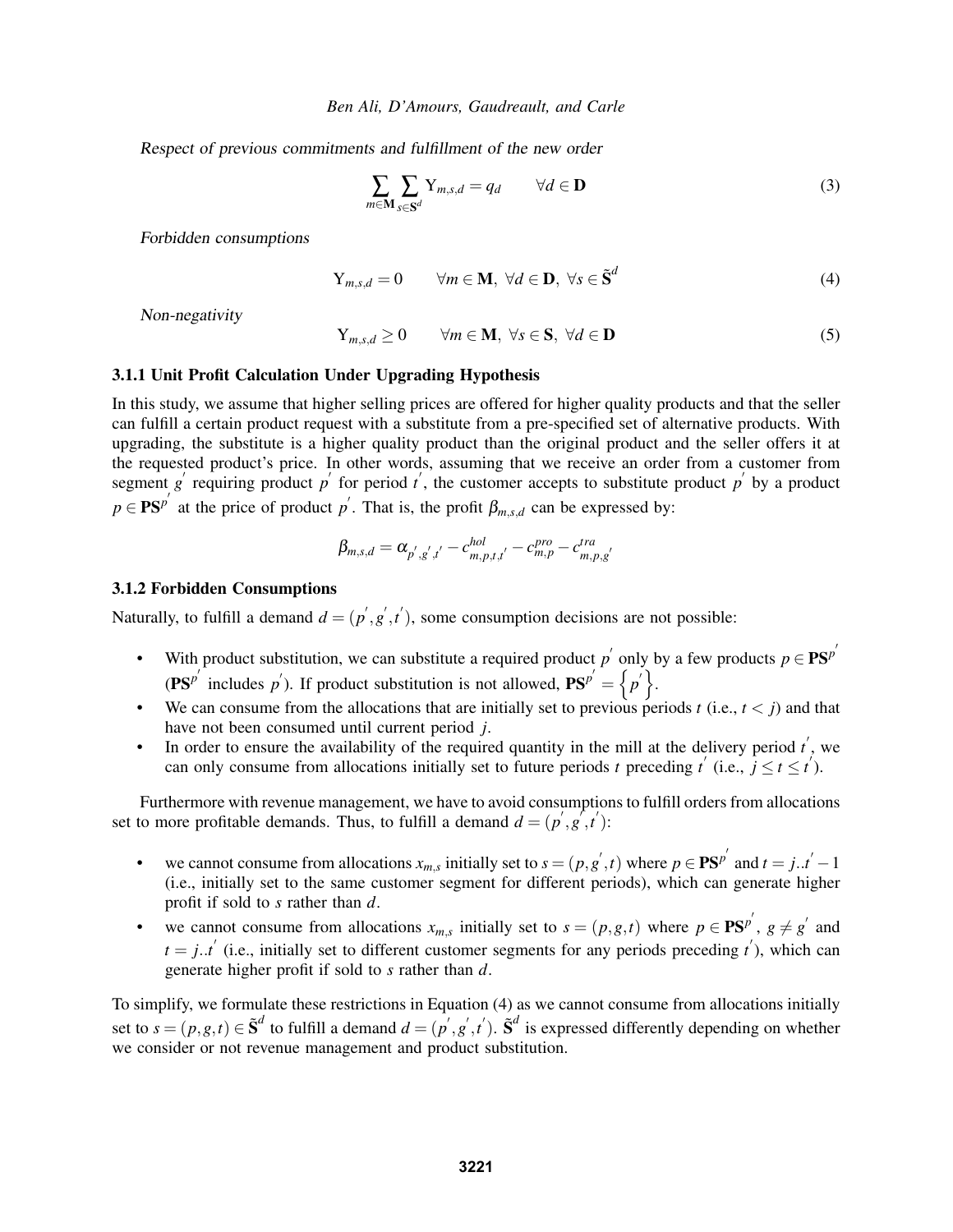# 4 APPLICATION TO A SOFTWOOD LUMBER CASE STUDY

# 4.1 Case Description

As presented by Figure 2 and Table 3, we consider a softwood lumber manufacturer composed of three sawmills equipped with sawing, drying, and planing resources and located in Eastern Canada. In this region, the targeted markets are principally the Northeastern American market (US), the Eastern Canadian market (CAE), and a spot market composed of occasional customers offering low prices.

We consider six products from the 2x4 family. As a common practice in the Canadian softwood lumber industry, products having the same dimensions but different quality can substitute each others. We use real market prices for the CAE market and the US market. We assume that customers from the spot market will offer low prices equivalent to 80% of the US prices and that the manufacturer is able to purchase additional quantities from external sources with a price equivalent to 90% of the local market price (CAE in our case).

In this paper, we consider substitution with limited cascading: substitution is allowed only between products from successive quality levels. In addition, under the upgrading hypothesis, the substitutes of product from grade 3 are products from grade  $1&2$  and the substitutes of product from grade 4 are products from grade 3.



Figure 2: Supply network of a multi-site softwood company.

| <b>Sets</b><br><b>Size</b> |   | <b>Details</b>                                                |  |
|----------------------------|---|---------------------------------------------------------------|--|
| <b>Sawmills</b><br>3       |   | Sawing, drying and planing resources.                         |  |
| 2x4 family of products     | 6 | 10' Grade 1&2, 10' Grade 3, 10' Grade 4                       |  |
|                            |   | 14' Grade 1&2, 14' Grade 3, 14' Grade 4                       |  |
| <b>Markets</b>             | 3 | US, CAE and spot market                                       |  |
| <b>Segments</b>            | 7 | US and CAE markets are composed from 3 segments each.         |  |
|                            |   | Spot market is considered as one segment.                     |  |
| Average number of<br>100   |   | Average weekly arrival rate is one order per couple (segment, |  |
| orders incoming weekly     |   | product), where one product is required per order.            |  |

Table 3: Scope of the simulated case.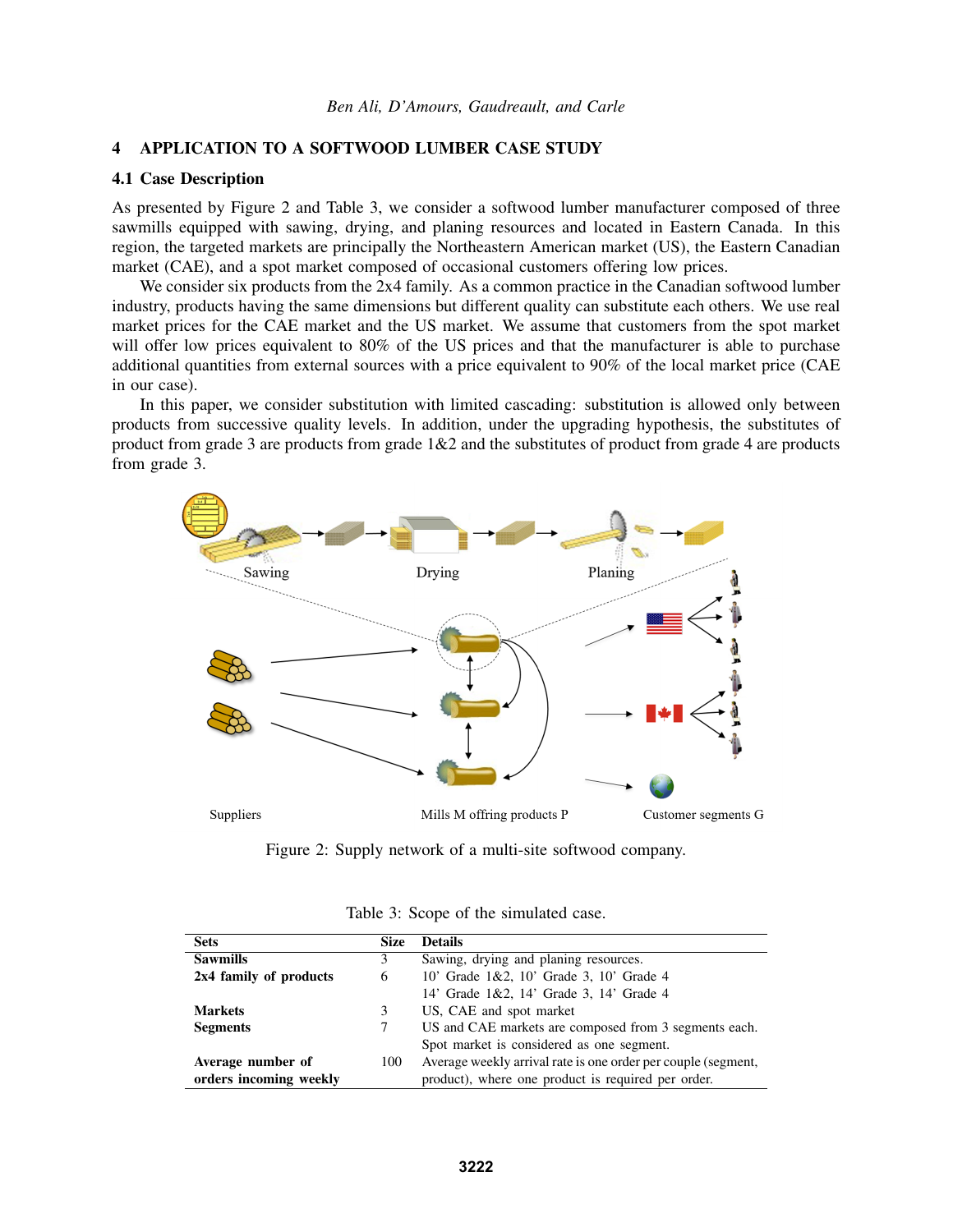## 4.2 Demand Generation and Customer Segmentation

The yearly global demand is considered as 150% or 200% of the maximum output that can be produced by pushing an infinity of supply into the supply chain. Since the US market represents the largest export market for Eastern Canadian softwood companies, we assume that the demands of US market, CAE market and spot market represent respectively 50%, 25% and 25% of the total demand.

Inspired from the real context, we assume that the spot market is considered as one segment composed of occasional customers offering low prices (80% of the US market prices), while the US and CAE markets can be split in three customer segments each:

- High-priority customers (10% of the market demand), typically home improvement warehouse companies and housing component manufacturers, are ready to pay 20% more than the market price to have shorter transport lead times.
- Medium-priority customers representing the majority of customers (70% of the market demand) pay exactly the market price.
- Low-priority customers (20% of the market demand), typically dealers and distributors, pay 20% less than the market price.

We assume that the manufacturer offers upgrades only to high-priority and medium-priority customers. Randomness in our experiments concerns generating orders for the order promising level and includes inter-arrival times, lead times and quantities required by customer orders. We deploy the procedure described by Ben Ali et al. (2018) to generate different lists of orders for different replications.

### 4.3 Simulation Framework

The goal of the simulation is to highlight the benefits of integrating revenue management (RM) and upgrading (UPG). To this end, we simulate the behavior of the demand management process presented in Figure 1 with the consumption model RM-UPG, integrating RM concepts (i.e., using nested booking limits) and upgrading over a year. To evaluate this integrated approach, a comparison to common demand fulfillment approaches is required. Thus, we consider different consumption models as presented in Table 4:

- The RM model is using nested booking limits to take into consideration customer heterogeneity and profitability variation over time. The RM-PF and RM-EXT models, using also nested booking limits, respectively allow partial fulfillment and purchasing from external sources.
- The FCFS model is making consumption decisions based only on resource availability and without considering nested booking limits. FCFS-UPG, FCFS-PF, and FCFS-EXT respectively allow upgrading, partial fulfillment and purchasing from external sources without considering nested booking limits.

As an upper bound on the profit that we could get, we assumed an ideal process (often called "oracle"), which knows all orders arriving within the planning horizon before making promises and enables a Global Optimization (GO) with a total visibility.

The S&OP model and the different consumption models presented in Table 4 are developed within IBM ILOG CPLEX Optimization Studio version 12.4. A rolling horizon simulation is conducted using an algorithm developed in Visual Basic. NET, which called sequentially the S&OP model (executed each month) and the consumption model (executed on order-by-order basis). Since we consider 100 orders/week, with 10 s for each order processing, a total of 15 h is needed to perform a complete 1-year simulation. It should be noted that a warm-up period of 17 weeks is considered and that 10 replications were performed.

In what follows, we report the average values and the 95% confidence intervals of the yearly profit margin (to simplify we call it profit) in four different scenarios (Table 5), depending on the Demand Intensity (DI) relative to the production capacity and of the Price Difference (PD) between successive quality levels.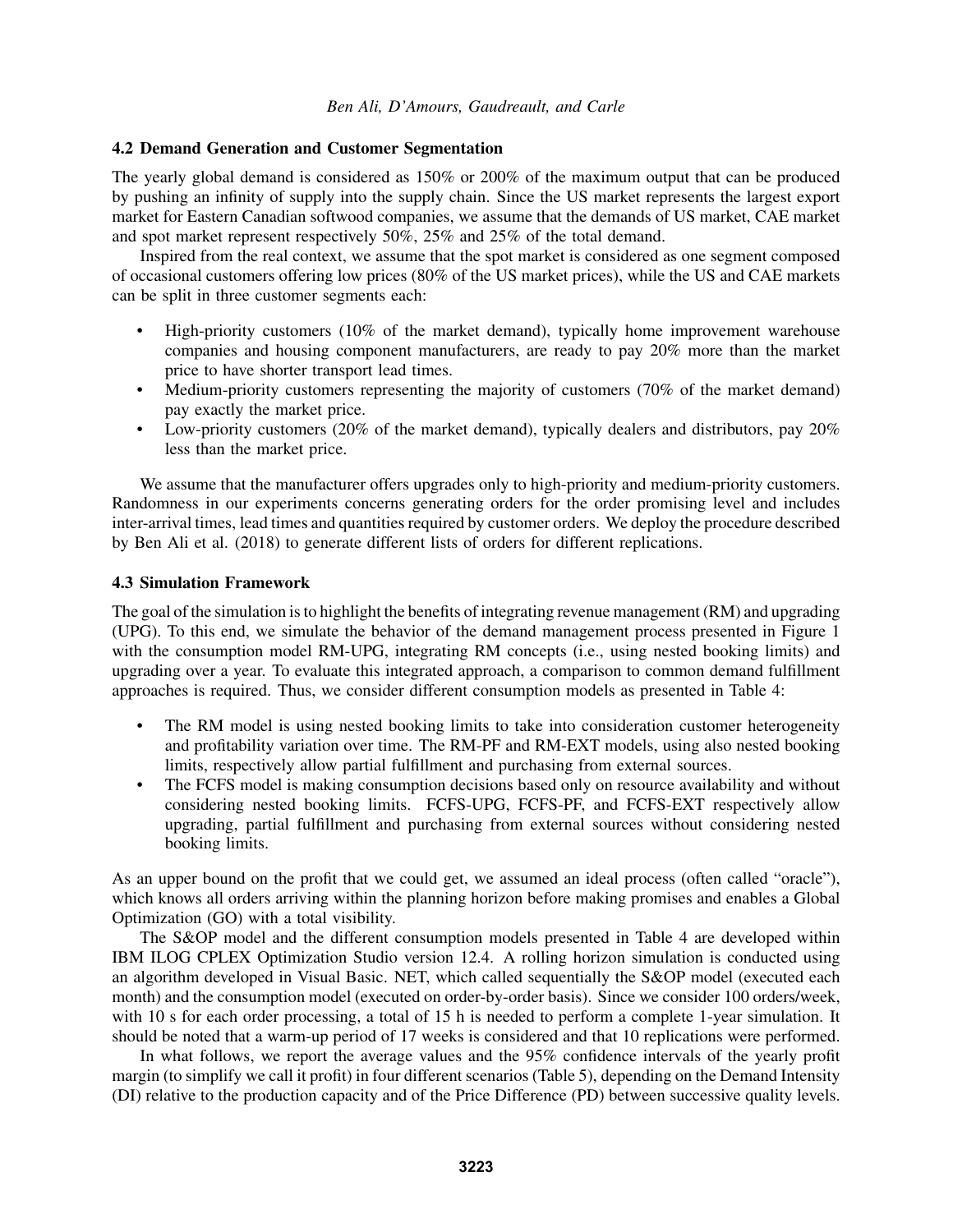| Model abbreviation | Demand fulfillment approach |  |
|--------------------|-----------------------------|--|
| RM                 | Revenue Management          |  |
| RM-UPG             | $RM + UPGrading$            |  |
| RM-PF              | $RM + Partial$ Fulfillment  |  |
| RM-EXT             | $RM + EXTernal$ sources     |  |
| <b>FCFS</b>        | First-Come First-Served     |  |
| <b>FCFS-UPG</b>    | FCFS + UPGrading            |  |
| <b>FCFS-PF</b>     | FCFS + Partial Fulfillment  |  |
| <b>FCFS-EXT</b>    | $FCFS + EXTernal$ sources   |  |

Table 4: Different consumption models.

A demand intensity DI equal to 100% is estimated as the maximum output that can be produced by pushing an infinity of supply into the supply chain (i.e., the capacity). Thus, we calculate the demand as: Demand = DI x Capacity. In the base case scenario, we consider that DI is 150%. Similarly to Dumetz et al. (2015), we assume that the DI may reach 200%. Regarding the PD, the base scenario case uses real prices, which corresponds to a PD of 24% for 10' products and 21% for 14' products. We consider that the PD can decline until 10% smaller than the base case scenario (we kept the same prices for the products of grade 1&2 and we increased by 10% the prices of products of grades 3 and 4).

Table 5: Simulation scenarios (<sup>∗</sup> Base case scenario).

| <b>Scenarios</b> | Demand Intensity (DI) | Price Difference between successive<br>quality levels (PD) |
|------------------|-----------------------|------------------------------------------------------------|
| Scenario $1^*$   | $150\%$               | High $(24\%$ for 10' products, 21%                         |
|                  |                       | for $14'$ products)                                        |
| Scenario 2       | 150%                  | Low $(14\% \text{ for } 10' \text{ products}, 11\%$        |
|                  |                       | for $14'$ products)                                        |
| Scenario 3       | $200\%$               | High $(24\%$ for 10' products, $21\%$                      |
|                  |                       | for $14'$ products)                                        |
| Scenario 4       | $200\%$               | Low $(14\% \text{ for } 10' \text{ products}, 11\%$        |
|                  |                       | for $14'$ products)                                        |
|                  |                       |                                                            |

### 5 RESULTS AND DISCUSSION

In this section, we evaluate the performance of the approach integrating revenue management and upgrading compared to common demand fulfillment approaches in the base case scenario. Then, we investigate the effects of the sales price structure and the demand intensity on the performance of the integrated approach proposed.

### 5.1 Base Case Analysis

Figure 3 exhibits the profit and the average sales volumes generated by the different demand fulfillment approaches in the base case scenario (i.e., the most realistic scenario for the softwood lumber context in Eastern Canada). The value of integrating revenue management (RM) and upgrading (UPG) is presented in Figure 3, since the RM-UPG model achieves the highest profit (i.e., the closest to the upper bound on the profit that we could get with a Global Optimization GO).

Due to the limited capacity, approximately the same sales volume can be sold when purchasing from external resources is not allowed. In terms of profit, we can see that external sources (RM-EXT and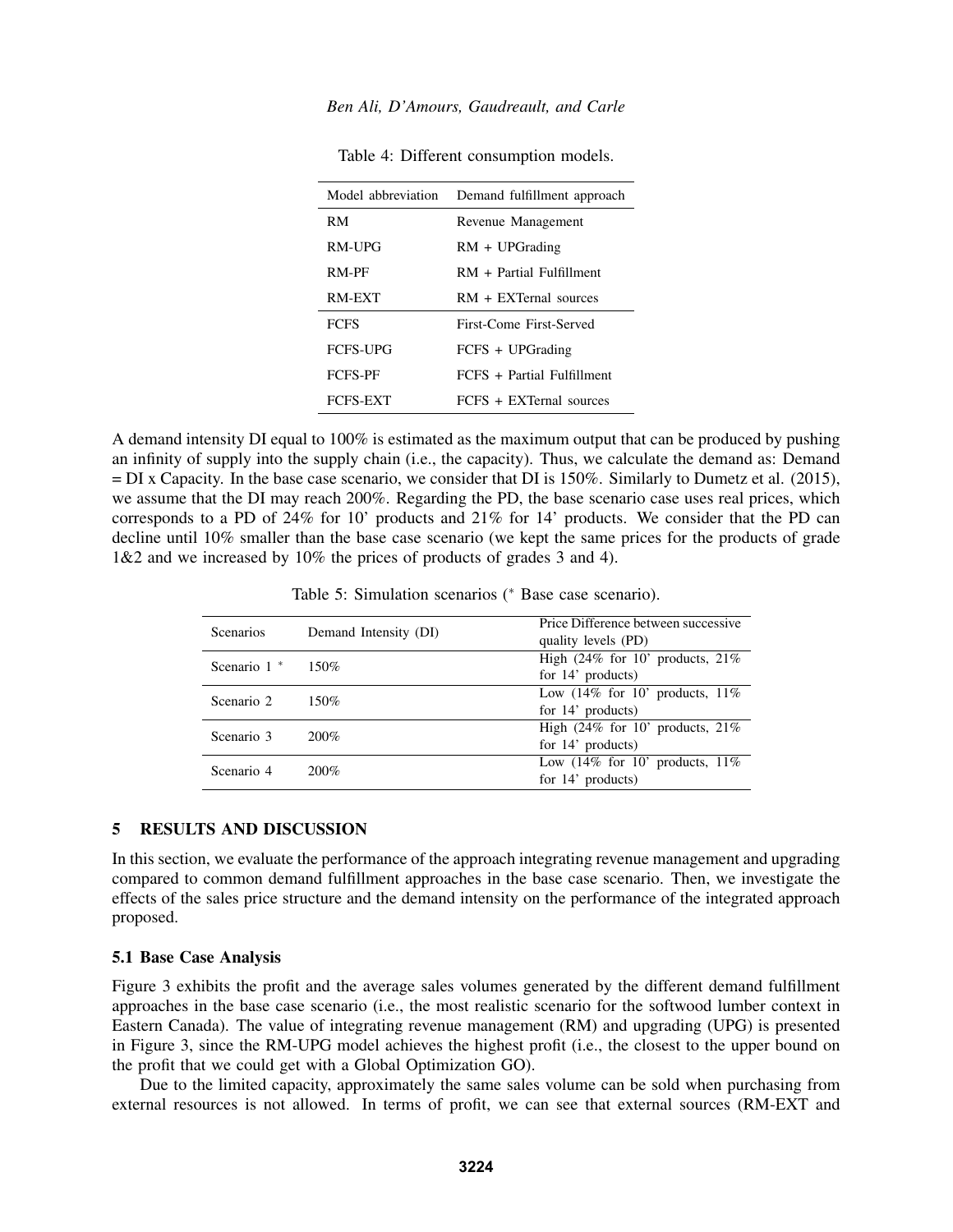

*Ben Ali, D'Amours, Gaudreault, and Carle*

Figure 3: Performance of the consumption models in the base case scenario.

FCFS-EXT) and partial fulfillment (RM-PF and FCFS-PF) approaches are less competitive. For this base case scenario, the RM-UPG and RM approaches achieve a profit gap which is well over 1.5 million dollars compared to other approaches (i.e., FCFS, FCFS-UPG, FCFS-PF, FCFS-EXT, RM-PF and RM-EXT).

Since allowing partial fulfillment and purchasing from external resources are not interesting for the most realistic scenario for the softwood lumber context in Eastern Canada, we will not consider these models for the following analysis.

## 5.2 Effect of the Sales Price Structure and the Demand Intensity

Figure 4 illustrates the performance of the RM and FCFS approaches with and without upgrading in the four scenarios of Table 5. For each approach, we investigate how the profit varies if the Demand Intensity (DI) or the Price Difference (PD) between successive quality levels change (for both DI and PD, we consider two levels as described in Table 5). In addition, the percentage of the profit achieved by each approach compared to the GO is presented for each scenario in Figure 4.

*Effect of the Demand Intensity (DI):* The difference between the FCFS and the FCFS-UPG with DI is not significant, due to the limited capacity and the naive manner in which orders are promised. We can see also that the value of upgrading is more significant if we integrated it with RM concepts for two reasons:

- At the S&OP level, each product is allocated to a specific customer segment. Since upgrading is offering a higher quality substitute at a lower price, a loss of profit is achieved if we provide the product to this specific segment or to other customer segments paying less than the original segment. This is particularly avoided by RM models by means of the nested booking limits.
- Avoiding unprofitable upgrades with RM preserves quantities for future profitable orders. Thus, RM-UPG is able to sell more than RM in all cases, and particularly for high-priority customers. This explains the profit improvement for all cases in Figure 4.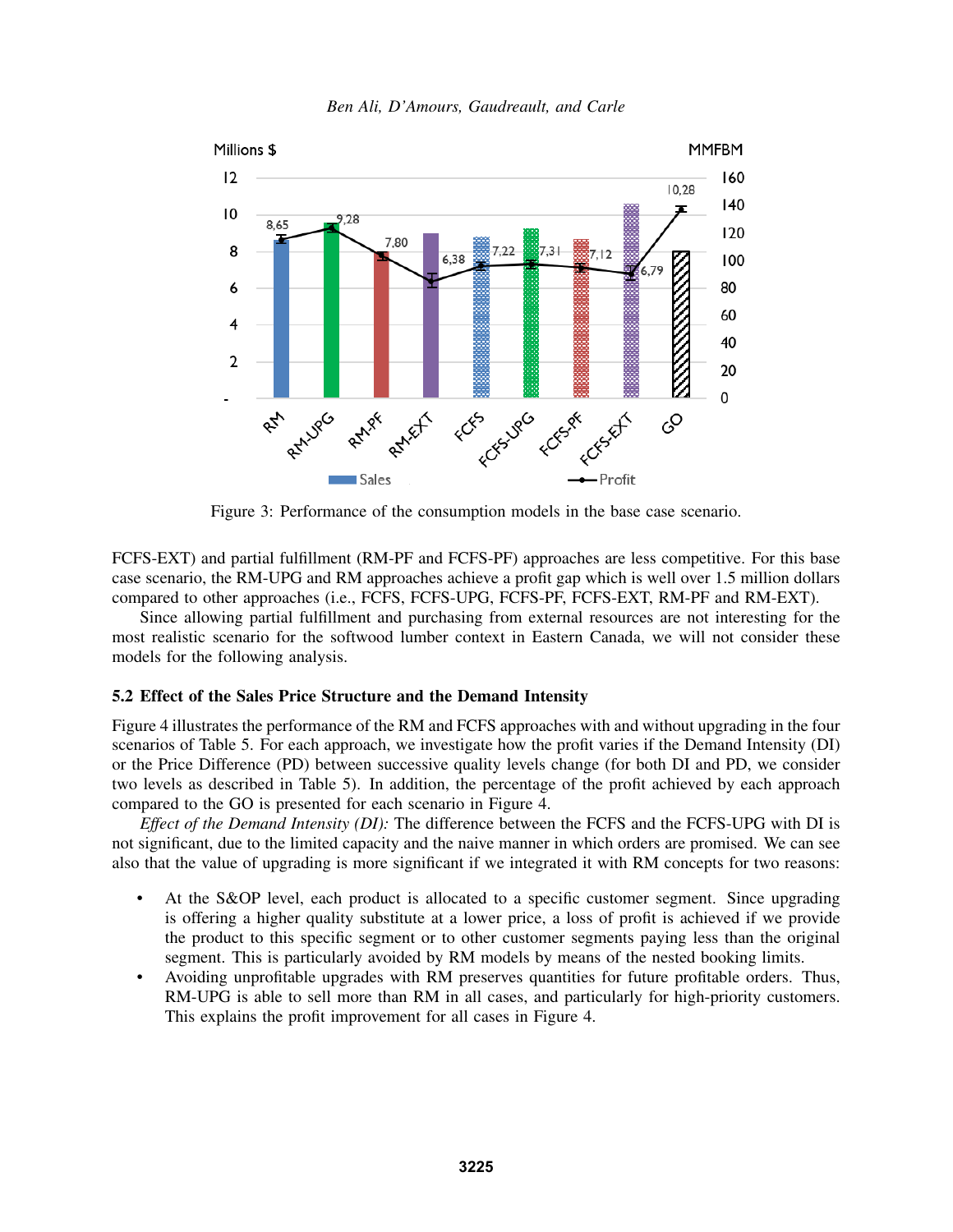



Figure 4: Profit of the RM and FCFS approaches with/without upgrading in different scenarios and the percentage of the profit achieved by each approach compared to the GO; (a) High price difference between successive quality levels; (b) Low price difference between successive quality levels

The gap between RM-UPG and RM decreases with the increasing demand. In fact, RM is able to sell the products to customers who are asking for them, and upgrades will not be necessary to use up the inventories. We should note that the additional sales for RM and RM-UPG with DI of 200% are stabilizing above a certain level due to the limited production capacity.

*Effect of the Price Difference between successive quality levels (PD):* As mentioned in Section 4.3, for low PD scenarios, we kept the same prices for the products of grade  $1&&2$  and we increased by  $10\%$ the prices of products of grades 3 and 4. This price difference is not significant to affect the performance of the simulated integrated demand management processes (almost the same volumes are produced and sold with high PD and low PD). This is due to the production recipes which are set to produce as much as possible of high-value products (i.e., products of grade 1&2 in our case represent more than 75% of the production, which is common in sawmills).

#### 6 CONCLUSION AND FUTURE WORK

Simulation is widely deployed for manufacturing systems in order to have a system-wide view of the effect of using alternative approaches before implementation. In this paper, we extend the research in demand fulfillment for co-production systems and investigate the benefits of integrating revenue management and upgrading compared to common demand fulfillment approaches.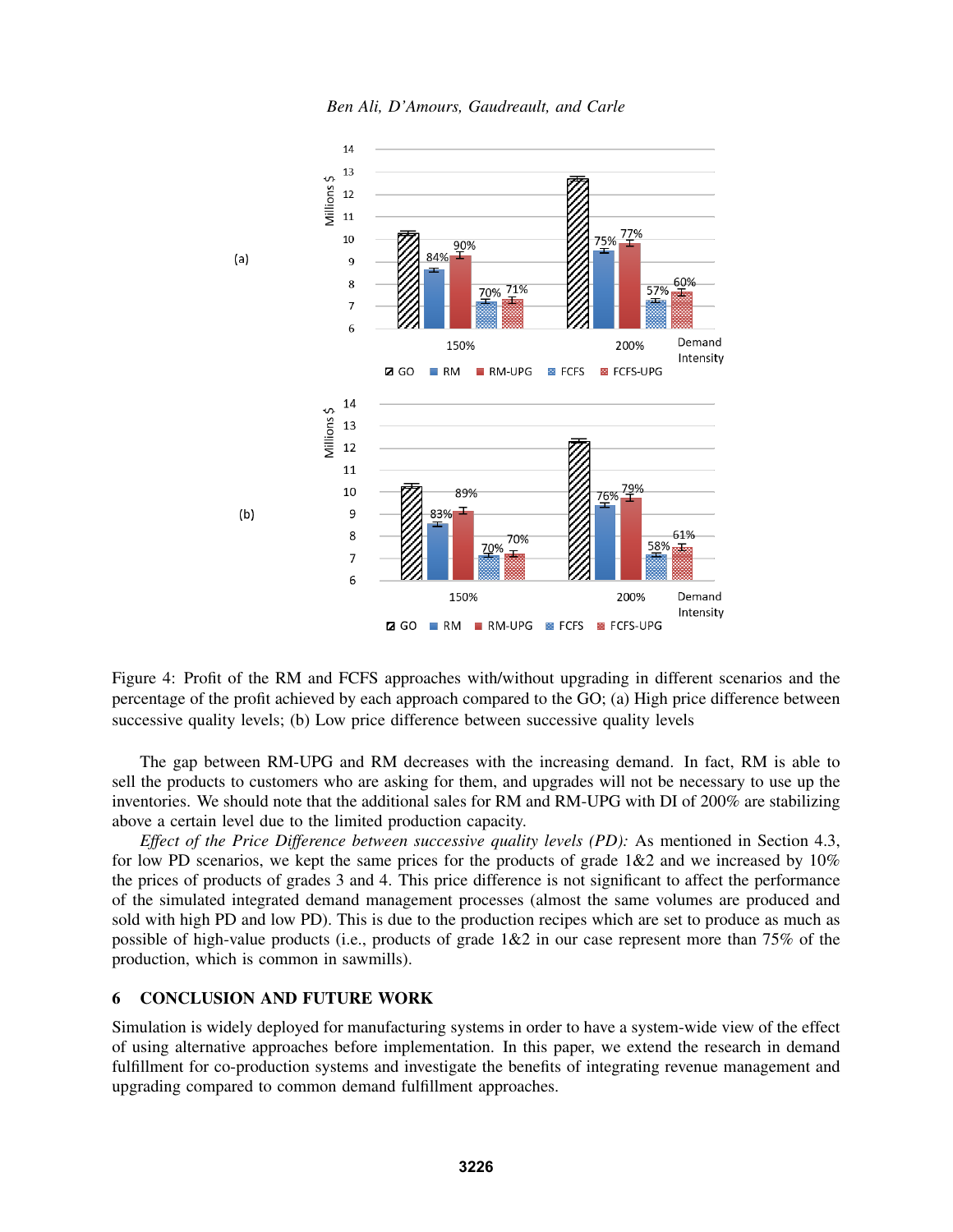First, we propose a linear programming model using nested booking limits and allowing product substitution. Based on the Canadian softwood lumber context, we assume that products of the same dimensions can be substitutable only if they belong to successive quality levels. Besides, we consider only upgrading, i.e., where a higher quality substitute is offered at the original product's price. Second, we evaluate alternative demand fulfillment approaches using rolling horizon simulation. Results in different scenarios enable the comparison of multi-level systems composed of a Sales and Operations Planning (S&OP) model at the tactical level coupled with different consumption models at real-time level.

Our simulation results demonstrate that integrating RM and upgrading achieves better performance than common demand fulfillment approaches in a context where demand exceeds capacity. The value of upgrading is more significant when integrated with RM concepts, since the use of nested booking limits prevents from doing unprofitable upgrades. Thus, inventories are preserved for future profitable orders. In the softwood lumber industry, the value of upgrading is not sensitive to the price difference between products from successive quality levels, since high-value products represent the majority of production. The benefit of upgrading is, however, less significant when the demand intensity increases.

Future work will be to analyze other substitution policies, such as downselling and upselling, which can be valid in industrial contexts other than the softwood lumber industry. Considering the sensitivity of customers to substitution may also be of theoretical and practical interest.

#### REFERENCES

- Azevedo, R. C., S. D' Amours, and M. Rönnqvist. 2016. "Advances in Profit-driven Order Promising for Make-to-stock Environments – A Case Study With a Canadian Softwood Lumber Manufacturer". *INFOR: Information Systems and Operational Research* 54(3):210–233.
- Ben Ali, M., S. D' Amours, J. Gaudreault, and M.-A. Carle. 2014. "A Multi-level Framework for Demand Fulfillment in a Make-to-stock – A Case Study in Canadian Softwood Lumber Industry". In *MOSIM 2014, 5-7 November*. Nancy, France.
- Ben Ali, M., S. D' Amours, J. Gaudreault, and M.-A. Carle. 2018. "Configuration and Evaluation of an Integrated Demand Management Process Using a Space-filling Design and Kriging Metamodeling". *Operations Research Perspectives* 5:45–58.
- Chen, C.-Y., Z.-Y. Zhao, and M. Ball. 2001. "Quantity and Due Date Quoting Available to Promise". *Information Systems Frontiers* 3(4):477–488.
- Dumetz, L., J. Gaudreault, A. Thomas, P. Marier, N. Lehoux, and H. el Haouzi. 2015. "A Simulation Framework for the Evaluation of Production Planning and Order Management Strategies in the Sawmilling Industry". *IFAC-PapersOnLine* 48(3):622–627. INCOM 2015.
- Ervolina, T., M. Ettl, Y. Lee, and D. Peters. 2009. "Managing Product Availability in an Assemble-to-order Supply Chain with Multiple Customer Segments". *OR Spectrum* 31(1):257–280.
- Fleischmann, B., and H. Meyr. 2004. "Customer Orientation in Advanced Planning Systems". In *Supply Chain Management and Reverse Logistics*, edited by H. Dyckhoff et al. Berlin: Springer.
- Gönsch, J., S. Koch, and C. Steinhardt. 2014. "Revenue Management With Flexible Products: The Value of Flexibility and its Incorporation into DLP-based Approaches". *International Journal of Production Economics* 153:280–294.
- Guhlich, H., M. Fleischmann, and R. Stolletz. 2015. "Revenue Management Approach to Due Date Quoting and Scheduling in an Assemble-to-order Production System". *OR Spectrum* 37(4):951–982.
- Gurler, U., S. Oztop, and A. Sen. 2009. "Optimal Bundle Formation and Pricing of Two Products with Limited Stock". *International Journal of Production Economics* 118(2):442–462.
- Hung, Y.-F., P.-H. Tsai, and G.-H. Wu. 2014. "Application Extensions from the Stochastic Capacity Rationing Decision Approach". *International Journal of Production Research* 52(6):1695–1710.
- Kim, S.-W., and P. C. Bell. 2011. "Optimal Pricing and Production Decisions in the Presence of Symmetrical and Asymmetrical Substitution". *Omega* 39(5):528–538.